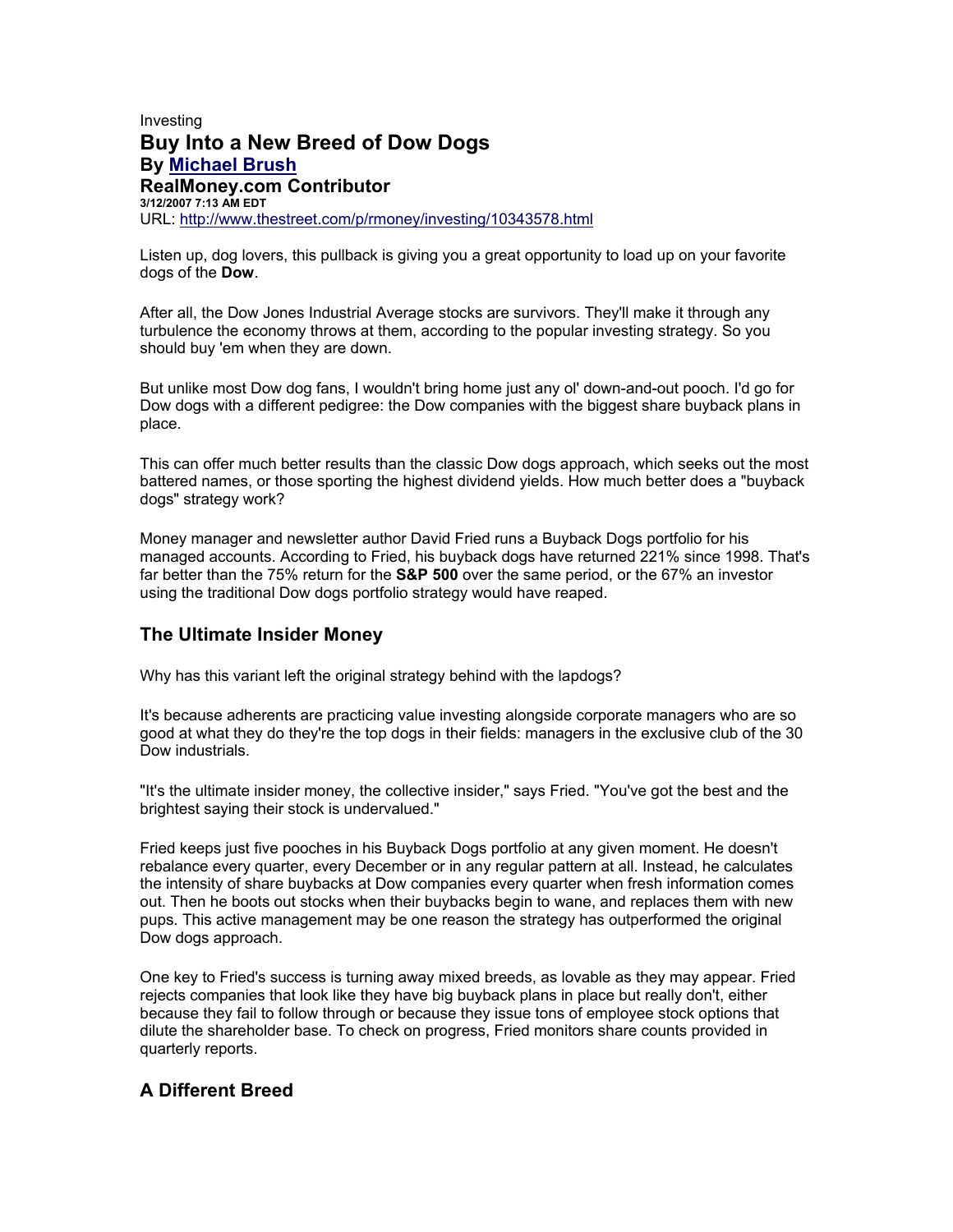The buyback dogs strategy puts investors in an entirely different set of stocks than the classic Dow dogs approach. For example, in this market pullback a company like **Verizon** (VZ) would top the classic list of Dow dogs because it appears cheap since it has just about the highest dividend yield in the pound, or 4.5%.

Instead, Fried's strategy can land you in names that actually have the highest valuations in the Dow index. For example, **Microsoft** (MSFT) and **Procter & Gamble** (PG) have the second and fourth highest price earnings ratios for Dow stocks -- at 23.4 and 22. Both are well above the average P/E for the Dow, or 17.2.

Yet these two rank No. 2 and No. 3 in Fried's Buyback Dogs portfolio, because of the boatloads of stock they are buying back. Microsoft reduced its share count by 5.2% in the 12 months leading up to the end of the most recently reported quarter. Procter & Gamble cut its share base by and 4.1%. In contrast, Verizon reduced its share count by a measly 0.2%.

Even though the two Dow dog strategies are so different, they really do have something in common. In the sense that share buybacks are a kind of dividend for investors, Fried is still going for the companies that offer the biggest "dividend yield."

## **The Current Buyback Dogs Portfolio**

Here's a quick look at five dogs that hunt, the lineup in Fried's current Buyback Dogs portfolio:

**1**. **Exxon Mobil** (XOM) : This energy giant tops Fried's Buyback Dog list because it returns so much of its vast oil wealth to shareholders. As of the most recently reported quarter, Exxon had shrunk its share count by 6.8% in the trailing 12 months -- the most among Dow companies. It just shows what a company can do when it's making \$39.1 billion a year, Exxon Mobil's reported profits for 2006. Exxon also happens to be among the cheapest Dow stock by one measure, its price-to-sales ratio of just 1.08.

The largest company in the oil and gas industry, Exxon Mobil continues to use economies of scale to its benefit. "To achieve its lofty profitability targets, the company relies on its size and ability to integrate operations to squeeze efficiencies from its businesses," says Justin Perucki, who covers Exxon Mobil for **Morningstar**. To offset declining production in mature areas, ExxonMobil is plowing cash into big projects in the Middle East, West Africa and Russia.

**2**. **Microsoft**: Microsoft looks like the priciest Dow stock by one measure, its price-to-sales ratio of 6.11. But it's still the second-most desirable Dow stock, according to Fried, because it shrank its share base by 5.2% in the past 12 months, as of the most recently reported quarter. Recent 20% revenue growth (if you include deferred revenue) was fueled by hot sales of the Xbox 360 and continued strong performance in the server and tools business. The company is also at the start of a new product cycle, with the Windows Vista and Office 2007 upgrade.

**3**. **Procter & Gamble**: This consumer-products giant comes in third, thanks to a buyback that reduced its share count by 4.1% in the trailing 12 months. Procter & Gamble is a brand-name juggernaut with global sales of more than \$70 billion and dozens of popular brands such as Gillette, Tide, Olay and Duracell. And it knows how to keep those brands alive through savvy use of consumer research.

**4**. **Home Depot** (HD) : Sales the world's largest home-improvement retailer have been hit by a slowdown in the housing sector that may not let up for awhile. But that's probably already priced into the stock. In the meantime, under new leadership the company is focusing on the basics,